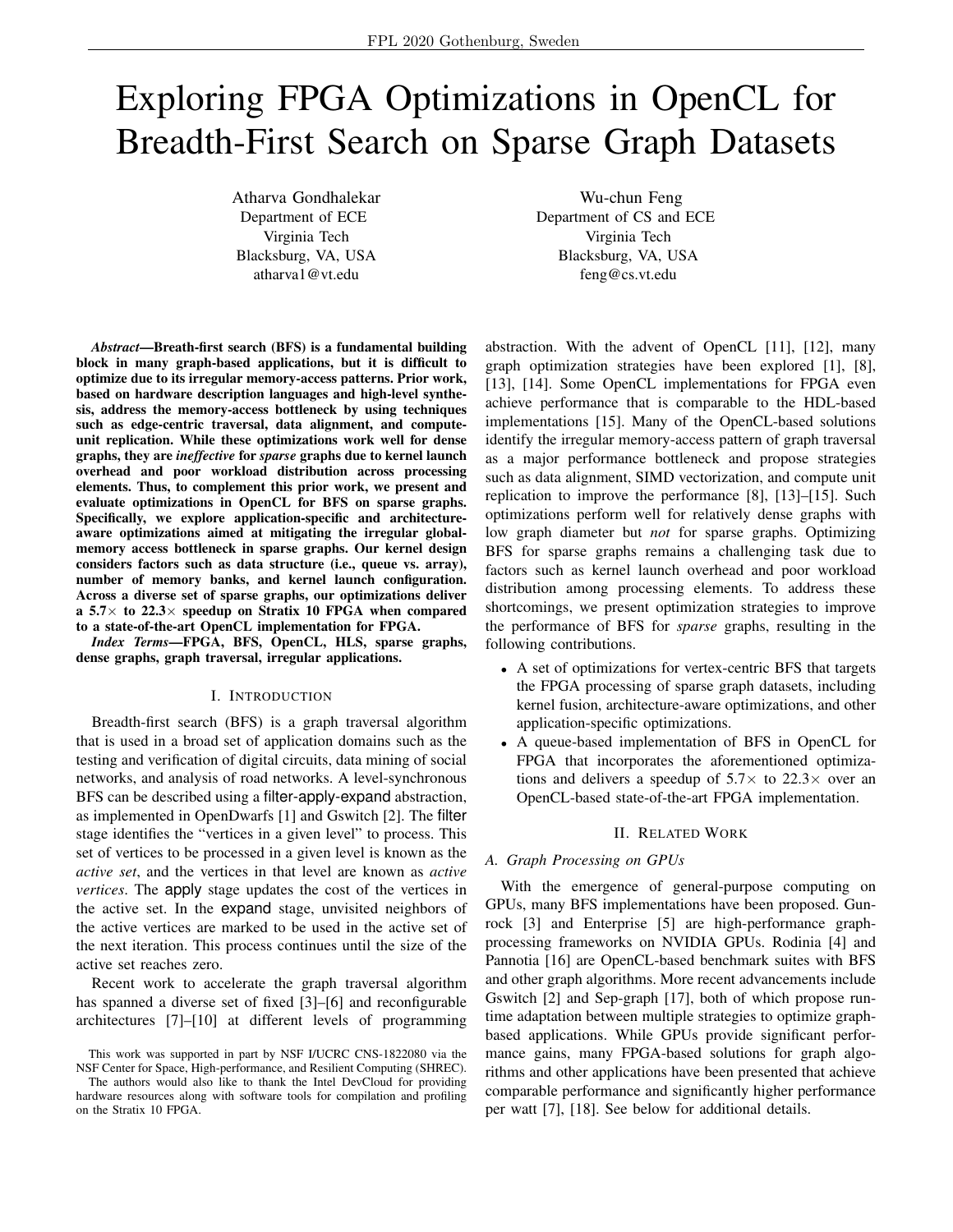# *B. Graph Processing on FPGAs*

The research in graph processing on FPGAs is extensive. Hitgraph is an HDL-based, edge-centric, graph-processing framework [7]. Hitgraph uses *20*× *less power* than Gunrock on an NVIDIA K40 GPU; it also performs as well as (or better than) the GPU-based Gunrock even though the GPU has  $4.8\times$  higher memory bandwidth than the Xilinx Virtex UltraScale+ FPGA used in Hitgraph. Zhou et al. also present an HDL-based, edge-centric BFS [19]. CyGraph [20] is a reconfigurable architecture for parallel graph processing using queues. HyVE [21] implement a hybrid vertex-edge memory hierarchy for energy-efficient graph processing. GraphOps presents a modular hardware library for energy-efficient processing of graph-analytics algorithms [10]. Luo et al. [22] evaluate the irregular memory accesses in a Monte Carlo simulation and explore techniques to hide memory latency. ForeGraph [9] is a graph-processing framework for multi-FPGA systems. Finally, Umuroglu et al. present a hybrid CPU-FPGA implementation [23]. None of the above, however, specifically addresses the issues that arise when processing sparse graphs with BFS, namely kernel launch overhead and poor workload distribution across processing elements.

## *C. OpenCL-based BFS on FPGA*

Several implementations of BFS have been proposed for FPGA. OpenDwarfs was one of the first OpenCL-based implementations for FPGA [1]. It is a vertex-centric and architecture-agnostic BFS kernel that is functionally portable across CPU, GPU, APU, and FPGA. In the BFS implementation from Spector [13], architecture-aware optimizations for FPGA are applied to the OpenDwarfs BFS kernel. These optimizations include compute-unit (CU) replication, loop unrolling, and SIMD work-item execution. Both OpenDwarfs and Spector make use of arrays to keep track of the active vertices. Hassan et al. propose a bitmap-based implementation of OpenDwarfs and achieve up to a  $5\times$  improvement over the architecture-agnostic OpenDwarfs kernel on synthetic graphs [14]. Chen et al. propose an edge-centric BFS with multiple processing elements (PEs) as well as a novel datashuffling technique to handle run-time dependencies caused due to data dispatch across multiple PEs [8]. OBFS [15] makes use of techniques such as graph re-ordering, data alignment, and overlapping the apply stage with other tasks.

Our approach differs from prior work in three ways. First, we avoid expensive global-memory accesses by maintaining the data structures in local memory. Second, we explore a queue-based implementation in addition to an array-based implementation. Third, we merge the three stages (filter-applyexpand) in a single kernel and avoid kernel launch overhead.

# III. APPROACH

In this work, we leverage the filter-apply-expand approach and use vertex-centric BFS. For a graph  $G(V, E)$ , where V is the set of vertices and  $E$  is the set of edges between the vertices, BFS computes the hop-count between the source

vertex  $S$  and all other vertices of the graph. The active set can be represented either using a queue or an array.

*1) Queue-based BFS:* In a typical queue-based implementation, vertices are added and removed using push and pop operations, respectively, as shown in Algorithm 1. These push and pop operations cannot be implemented in OpenCL since dynamic memory management is not supported by OpenCL. However, we can mimic the behavior of the queue by using arrays — one array to represent the queues for storing active vertices and the other to represent their neighbor set. Instead of performing push and pop operations, we use local variables that point to the first and last added entries in the array. The algorithm terminates when no new vertices are added to the array that stores neighbors.

| <b>Algorithm 1:</b> BFS implementation using queues                              |  |  |  |  |  |
|----------------------------------------------------------------------------------|--|--|--|--|--|
| <b>Input</b> : graph $G(V, E)$ , source S, vertices n                            |  |  |  |  |  |
| <b>Output:</b> $cost[n]$                                                         |  |  |  |  |  |
| <b>Data:</b> cqueue[n], nqueue[n], visited[n]                                    |  |  |  |  |  |
| $1 \ cos t  S  \leftarrow 0$                                                     |  |  |  |  |  |
| 2 cqueue[0] $\leftarrow s$                                                       |  |  |  |  |  |
| 3 while $sizeof(cqueue) \neq 0$ do                                               |  |  |  |  |  |
| <b>foreach</b> vertex $v \in \text{cqueue}$ <b>do</b><br>$\overline{\mathbf{4}}$ |  |  |  |  |  |
| <b>foreach</b> neighbor $v2$ of v <b>do</b><br>5                                 |  |  |  |  |  |
| <b>if</b> visited[v2] $\neq$ 0 <b>then</b><br>6                                  |  |  |  |  |  |
| $visited[v2] \leftarrow 0$<br>7                                                  |  |  |  |  |  |
| $cost[v2] \leftarrow cost[v] + 1;$<br>8                                          |  |  |  |  |  |
| nqueue.push(v2);<br>9                                                            |  |  |  |  |  |
| cqueue.pop(v)<br>10                                                              |  |  |  |  |  |
| swap cqueue and nqueue<br>11                                                     |  |  |  |  |  |

*2) Array-based BFS:* Active set vertices can be represented using arrays. Typically, arrays with the size equal to the number of vertices are initialized. A vertex  $v$  is active if the value at the index  $v$  of array is 1. It is possible to use a bitmap instead of array. That is, one element of the integer array is 4 bytes long and therefore can hold information on up to 32 vertices. The active set can be filtered from the bitmap by performing bit-level shift and logical XOR, AND, and NOT operations. Hassan et al. [14], [15] make use of a bitmap whereas Krommydas et al. [1] and Gautier et al. [13] use arrays. Algorithm 2 shows array-based graph traversal.

## IV. OPTIMIZATIONS

Here we describe the optimizations used to accelerate BFS. We categorize the optimizations into three groups: (1) OpenCL framework-specific optimizations, (2) architecture-aware optimizations, and (3) application-specific optimizations.

# *A. OpenCL Framework-specific Optimizations*

OpenCL allows programmers to invoke the kernel in one of the two configurations: NDRange and single task. With NDRange, kernel execution occurs using a group of work items that execute the kernel in a pipelined manner. In a singletask kernel launch, only a single work item is used; this configuration allows pipelined execution *within the kernel loops*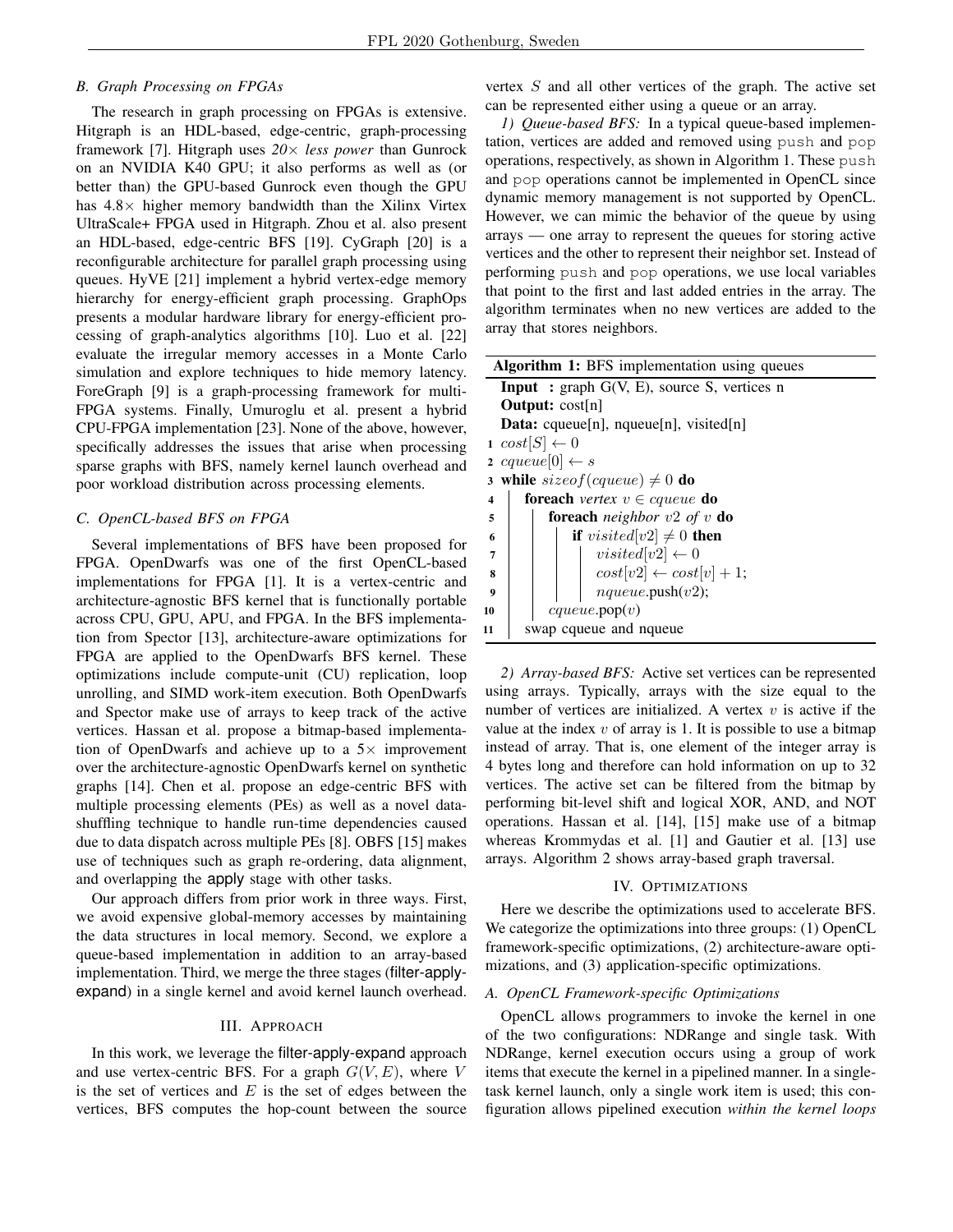| Algorithm 2: BFS implementation using arrays |  |  |  |
|----------------------------------------------|--|--|--|
|                                              |  |  |  |

|                | <b>Input</b> : graph $G(V, E)$ , source S, vertices n            |  |  |  |  |  |
|----------------|------------------------------------------------------------------|--|--|--|--|--|
|                | <b>Output:</b> $cost[n]$                                         |  |  |  |  |  |
|                | <b>Data:</b> visited[n], mask[n], update[n]                      |  |  |  |  |  |
|                | $1 \ cos t  S  \leftarrow 0$                                     |  |  |  |  |  |
|                | $2 \; mask[S] \leftarrow 1$                                      |  |  |  |  |  |
|                | 3 while stopb $fs \neq 0$ do                                     |  |  |  |  |  |
| 4              | $stopbfs \leftarrow 0$ ;                                         |  |  |  |  |  |
| 5              | foreach $v \in G$ do                                             |  |  |  |  |  |
| 6              | <b>if</b> $mask[v] \leftarrow 1$                                 |  |  |  |  |  |
| $\overline{7}$ | $mask[v] \leftarrow 0$                                           |  |  |  |  |  |
| 8              | <b>foreach</b> neighbor $v2$ of $v$ <b>do</b>                    |  |  |  |  |  |
| 9              | <b>if</b> visited[v2] $\neq 0$                                   |  |  |  |  |  |
| 10             |                                                                  |  |  |  |  |  |
| 11             | $cost[v2] \leftarrow cost[v] + 1;$<br>$update[v2] \leftarrow 1;$ |  |  |  |  |  |
| 12             | <b>foreach</b> vertex $v \in G$ <b>do</b>                        |  |  |  |  |  |
| 13             | <b>if</b> update[v] $\leftarrow$ 1                               |  |  |  |  |  |
| 14             | $(visted[v], mask[v], stopbf s) \leftarrow 1$                    |  |  |  |  |  |
| 15             | $update[v] \leftarrow 0$                                         |  |  |  |  |  |
|                |                                                                  |  |  |  |  |  |

as opposed to the pipelining of work items from NDRange. The single-task configuration allows us to implement the set of optimizations discussed below.

*1) Kernel fusion:* While the NDRange variants require synchronization during the filter and expand stages, a singletask variant does not require synchronization between the two stages due to the serial execution of a single work item. This allows all the BFS stages to be merged into one kernel. Thus, kernel fusion reduces the number of synchronization calls made using clFinish between the BFS stages.

*2) Elimination of host-based synchronization:* To avoid host-based synchronization altogether, we insert an outermost while loop in the merged kernel. The loop terminates when the number of active vertices is zero.

# *B. Architecture-aware Optimizations*

OpenCL facilitates a "write once, run anywhere" programming model. However, extracting optimal performance from an OpenCL kernel when running on a given hardware architecture necessitates architecture-aware optimizations. Below we describe our architecture-aware optimizations to achieve high performance on an Intel Stratix 10 FPGA.

*1) Local queue:* In the array-based version, active vertices are found by searching all the elements of an array. In the queue-based version, we iterate over the size of the queue. While the queue eliminates the need for redundant comparisons, it still needs expensive irregular reads and writes to global memory. We mitigate the irregular global accesses by initializing the queue in FPGA local memory (BRAM). Though this optimization limits the graph sizes that can be processed, we show in §IV-C how to alleviate this limitation. We also realize a local array-based BFS from Algorithm 2 and compare the performance of the two versions in §V.

TABLE I: Initiation interval (II) for the loop in the filter stage

| Implementation                         | $\text{II}$ (# clock cycles) |
|----------------------------------------|------------------------------|
| Single-task OpenDwarfs with array      | 237                          |
| Single-task OpenDwarfs with bitmap     | 225                          |
| This paper (Using local copy of level) |                              |

*2) Using multiple memory banks:* Kernel performance can be improved by specifying the number of banks in the local queue [24], [25]. Having multiple banks allows parallel accesses to the queue. Even when two different elements of the same array are accessed in different pipeline stages, there could be stalls in the pipeline due to memory contention. Parallel accesses, in turn, reduce pipeline stalls in such cases.

*3) Speculated iterations:* The performance of pipelined loops can be improved by specifying the number of speculated iterations before the execution of the loop [25]. The offline compiler generates the hardware to run N more iterations of the loop while ensuring that extra iterations do not affect the correctness of the results. Speculated iterations can reduce the loop initiation interval and increase the frequency. The value of N must be carefully chosen. If the exit condition of the loop is calculated in very few iterations, the redundant iterations performed after the exit condition can negatively impact the performance. For our implementation, we set the speculated iteration count at five (5).

# *C. Application-specific Optimizations*

The architecture-agnostic kernels in OpenDwarfs and their optimized FPGA variants in Spector provide unoptimized and optimized baselines for FPGA performance, respectively. However, there still remains room for application-specific optimizations to further improve performance, as noted below.

*1) Merged apply and expand:* The apply stage of BFS can be merged with the expand stage. Instead of reading the cost of a vertex from global memory and writing the updated cost back to its neighbor, we use a local variable to keep track of the current level. We assign this level to the neighbors of active vertices. This optimization improves performance in two ways. First, it avoids the expensive global read of the dependent variable in the loop that stalls the pipeline in the filter stage. As a result, our initiation interval  $(i.e., II)^1$  for the loop in the filter stage takes only one (1) clock cycle, as shown in the Table I. Second, it avoids redundant cost updates that take place in Algorithm 2 at line 10 when two vertices from the active set have shared neighbors.

*2) Elimination of duplicate entries:* The array *visited* in Algorithm 1 serves the purpose of eliminating the introduction of duplicate entries in the queue; but using an array limits the size of the queue as local memory is limited. By replacing the array with a bitmap, we allocate more space for the queue and, in turn, can process graphs with up to  $2^{21}$  vertices (or 2,097,152 vertices) in our optimized FPGA implementation.

<sup>&</sup>lt;sup>1</sup>The initiation interval (II, for short) is the number of clock cycles that the pipeline must stall before it can process the next loop iteration.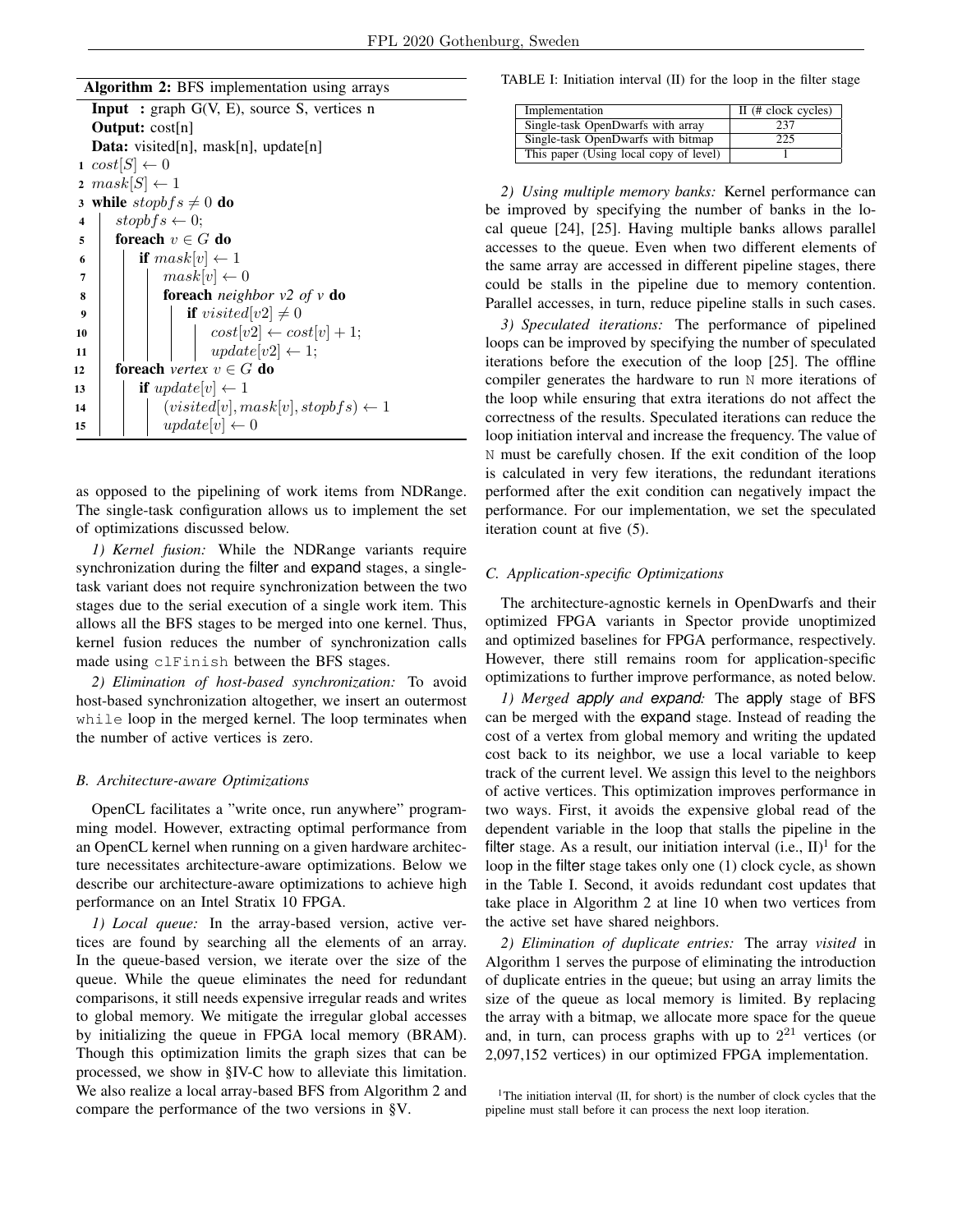| Graph          | Description                | # Vertices | # Edges |
|----------------|----------------------------|------------|---------|
| Luxembourg OSM | Open street map            | 114.6K     | 119.7K  |
| roadNet- CA    | Road network               | 2.0M       | 2.8M    |
| roadNet-PA     | Road network               | 1.1M       | 1.5M    |
| Belgium OSM    | Open street map            | 1.4M       | 1.5M    |
| G3-circuit     | Circuit simulation problem | 1.6M       | 3.0M    |
| Ecology1       | Landscape ecology problem  | 1.0M       | 1.9M    |

TABLE II: Sparse Graph Datasets

| Implementation | Data Structures                                     | Area Utilization | Frequency                            |                                     |       |
|----------------|-----------------------------------------------------|------------------|--------------------------------------|-------------------------------------|-------|
|                | for Active Set                                      | <b>ALUTs</b>     | <b>FFs</b>                           | RAMs                                | (MHz) |
| Spector        | Global arrays                                       |                  | 307193 (16%) 492824 (13%) 1912 (16%) |                                     | 208   |
|                | Local arrays                                        |                  | 231473 (12%) 317669 (9%) 6841 (58%)  |                                     | 269   |
| This Paper     | Local queues                                        |                  |                                      | 226834 (12%) 318679 (9%) 8983 (77%) | 108   |
|                | with bitmap                                         |                  |                                      |                                     |       |
|                | Local queues                                        |                  |                                      |                                     |       |
|                | with bitmap and 226834 (12%) 318679 (9%) 8983 (77%) |                  |                                      |                                     | 148   |
|                | memory banks                                        |                  |                                      |                                     |       |

#### TABLE III: Resource Usage Summary

### V. PERFORMANCE EVALUATION

# *A. Experimental Setup*

We perform our experiments on an Intel<sup>®</sup> Stratix 10 SX 2800 FPGA with an Intel® Xeon® Gold 6128 CPU as the OpenCL host. To evaluate the efficacy of our approach (vs. the state-of-the-art Spector BFS), we use a workload of undirected sparse graphs from "The Network Data Repository with Interactive Graph Analytics and Visualization" [26], as shown in Table II. We draw the reference implementation of BFS from [27] with commit SHA b536909.

## *B. Analysis of Resource Utilization*

Table III shows the area utilization and frequency of Spector BFS and our BFS implementations on the Stratix 10 FPGA. Kernels in the global array-based Spector and our local arraybased BFS implementation are scheduled at higher frequencies than the kernels in the queue-based implementations. In our local memory-based implementations, the RAM usage is considerably higher than in Spector. RAM usage is 77% for the queue-based kernels compared to 16% in the Spector. There are 4% more ALUTs and FFs required in Spector compared to the queue-based version. This is expected as Spector makes use of optimizations such as SIMD work-item execution.

## *C. Performance Improvement*

Fig. 1 shows the normalized speedup of our BFS over Spector's BFS [13]. The speedup comparisons are with respect to the optimized BFS implementation in Spector. While Spector's BFS outperforms our local array-based kernel by  $3.18\times$  on the Ecology1 graph and  $2.35\times$  on the Luxembourg-osm graph, our queue-based implementations significantly outperform Spector's. For our queue-based kernel with a local array, we observe  $12.80\times$  and  $13.15\times$  speedup with the Luxembourg-osm and Ecology1 graphs, respectively. Using a bitmap, instead of an array, in the same kernel further improves performance by a factor of 1.29.

*1) Impact of banking:* For the graphs in Fig. 1, the queuebased kernel with bitmap outperforms Spector by a factor of 16.9. Using two memory banks in the same kernel causes an average  $1.3\times$  further increase in the performance. We do not observe any further increase in the performance by increasing

TABLE IV: Speedup over Spector BFS [13] on Intel Stratix 10

| Graph          | Speedup       | # BFS<br>iterations | Runtime of our<br>implementation<br>(seconds) | # Edges traversed<br>per second<br>(This paper) |
|----------------|---------------|---------------------|-----------------------------------------------|-------------------------------------------------|
| Luxembourg OSM | $22.30\times$ | 1035                | 0.078                                         | 1.71M                                           |
| roadNet-CA     | $5.82\times$  | 555                 | 1.873                                         | 1.53M                                           |
| roadNet-PA     | $6.20\times$  | 542                 | 1.008                                         | 1.48M                                           |
| Belgium OSM    | $15.41\times$ | 1459                | 1.422                                         | 1.04M                                           |
| G3-circuit     | $5.77\times$  | 514                 | 1.441                                         | 2.08M                                           |
| Ecology1       | $21.86\times$ | 1999                | 0.946                                         | 2.10M                                           |



Fig. 1: Performance improvements over Spector on Stratix 10

the number of banks to 4 and 8. The operating frequency for the queue-based version with two banks is 148 MHz (vs. 108 MHz without banking). For all the graphs in Table II, we observe a similar trend where the queue-based implementation with bitmap and two banks shows the most improvement.

*2) Impact of sparsity:* Table IV shows the speedup for our best performing implementation (queue + bitmap + 2 memory banks) over Spector for the sparse graphs. For the same implementation, we report the number of edges traversed per second in Table IV. Graphs with a much higher number of BFS iterations benefit the most from our optimizations. Sparse graphs process a small number of vertices in each iteration. A queue-based traversal is preferable over an array-based traversal as it avoids the need to iterate over the entire array to find active vertices. Our set of optimizations is applicable to sparse datasets, and we show  $5.7\times$  to  $22.3\times$  improvement over the reference implementation for such graphs.

# VI. CONCLUSION

This paper presents OpenCL optimizations for BFS on sparse graphs. Irregular global memory access bottleneck for sparse graphs is mitigated by using architecture-aware and application-specific optimizations. We evaluate the impact of the proposed optimizations on an Intel Stratix 10 SX 2800 FPGA. Compared to the reference implementation, we achieve  $5.7\times -22.3\times$  speedup for sparse graphs. This work is meant to serve as a complement to the state-of-the-art parallel BFS designs that improve the performance for dense graphs using replication of kernel logic. As a subject of future study, We intend to explore the efficacy of a hybrid approach where the choice of the appropriate design, i.e., queue-based single PE vs. multiple PEs for a given iteration is made at run-time depending on the sparsity of the vertices in the active set.